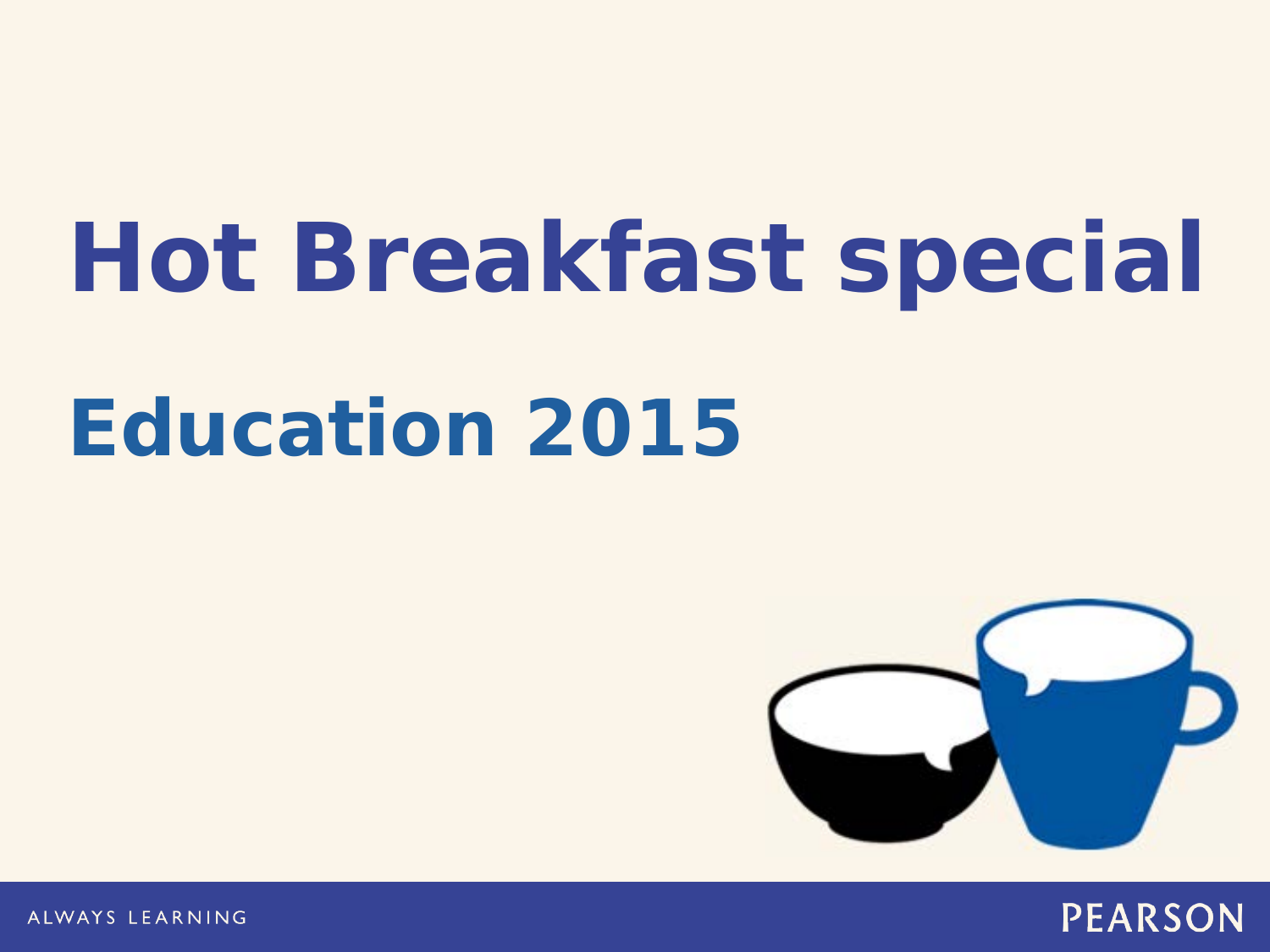## **Current policy picture**

- Over 80% of Coalition Agreement ambitions 'progressed,' activity now switching to 2015 and beyond
- Economy 'healing' but public expenditure cuts set to continue to 2017/18 and continuing concerns about extent of recovery
- Established reform template (smaller state/provider efficiency/focus on output not input) with education part of a 3-pronged Gov priority axis
- Education reform directed at raising school performance, securing HE funding and developing employer-led skills training system (in that order)
- Benefits yet to be realised, 'stagnant' performance of parts of education system cited in series of recent national/international Reports
- Government moving to secure Gove reforms, Lib-Dems distancing, Labour looking for new narrative but overall sense of policy sterility
- Current challenges include:
	- Performance levels in core subjects
	- Attainment gaps both regionally and socially
	- Skill levels/employability of young people
	- The merits of a fully qualified profession
	- Skills supply needed for economic recovery
	- Long-term sustainability of HE funding
	- Overcoming a sense of constant policy upheaval
- Five key areas for 2015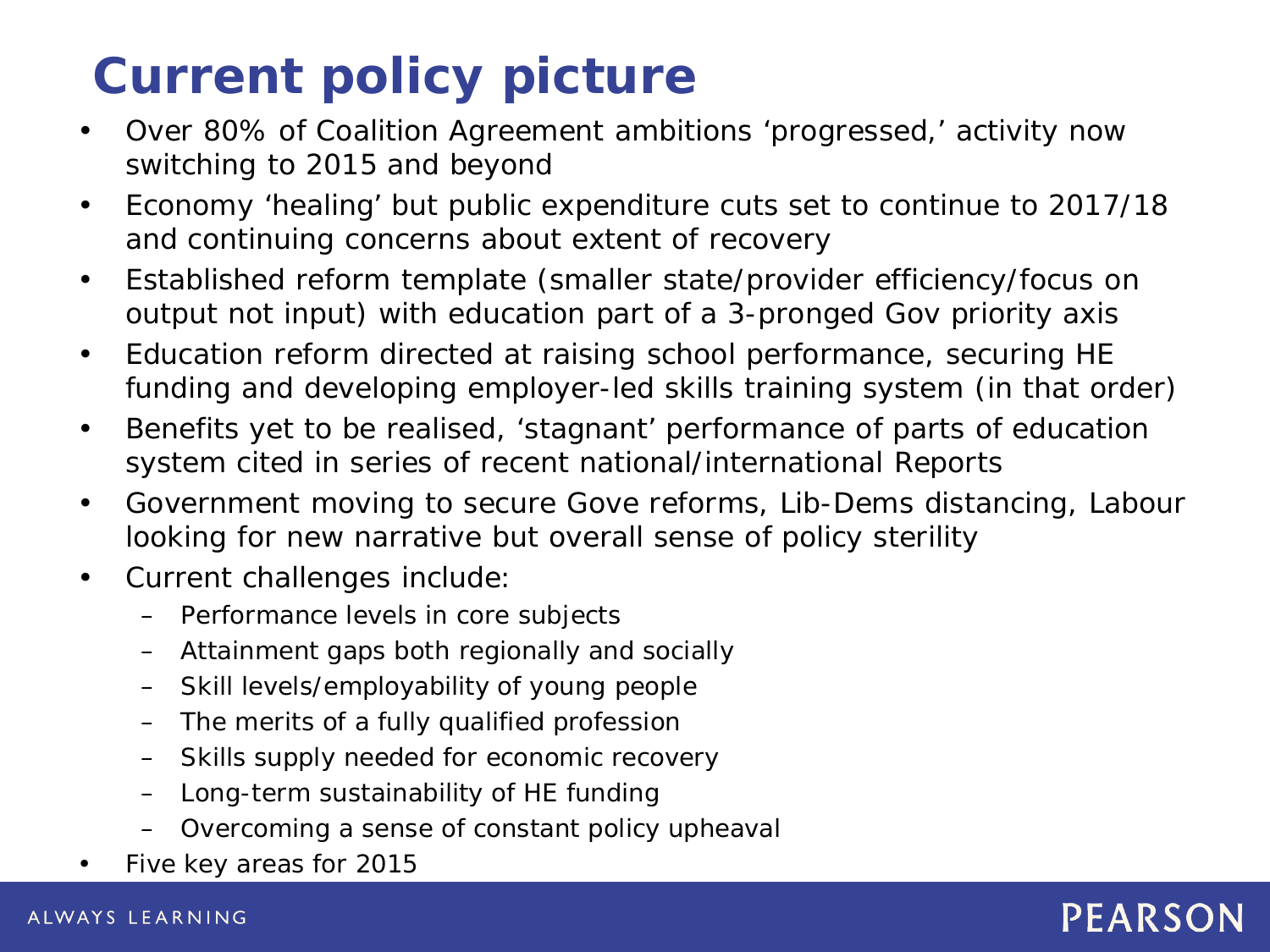## **1. Schools**

- *'78% of schools good or better but great gaps in performance.'* Ofsted.
- Significant diversification of school system but issues around costs, performance and accountability.
- Academy blueprint likely to remain, cross Party consensus behind UTCs but Free School model vulnerable.
- Labour currently pledging to extend Academy freedoms to all schools (with new accountabilities and requirements to partner) but not supporting more Free Schools.
- Conservatives devolving oversight of school system to RSCs, Labour plumping for Directors of School Standards.
- LA traditional functions continuing, big challenges currently over school places and school performance, many other services now commissioned.
- Teachers granted new freedoms but suffering change fatigue. Gov shifting training to schools, Labour pitching for a fully qualified/updated profession
- Current issues include:
	- Nature of local accountability
	- Partnerships, chains and models for self-improvement
	- Impact of new accountability and inspection arrangements
	- Parent power through choice (Gov) intervention (Opposition)
	- Reform of school governance
	- The case for a Royal College for Teaching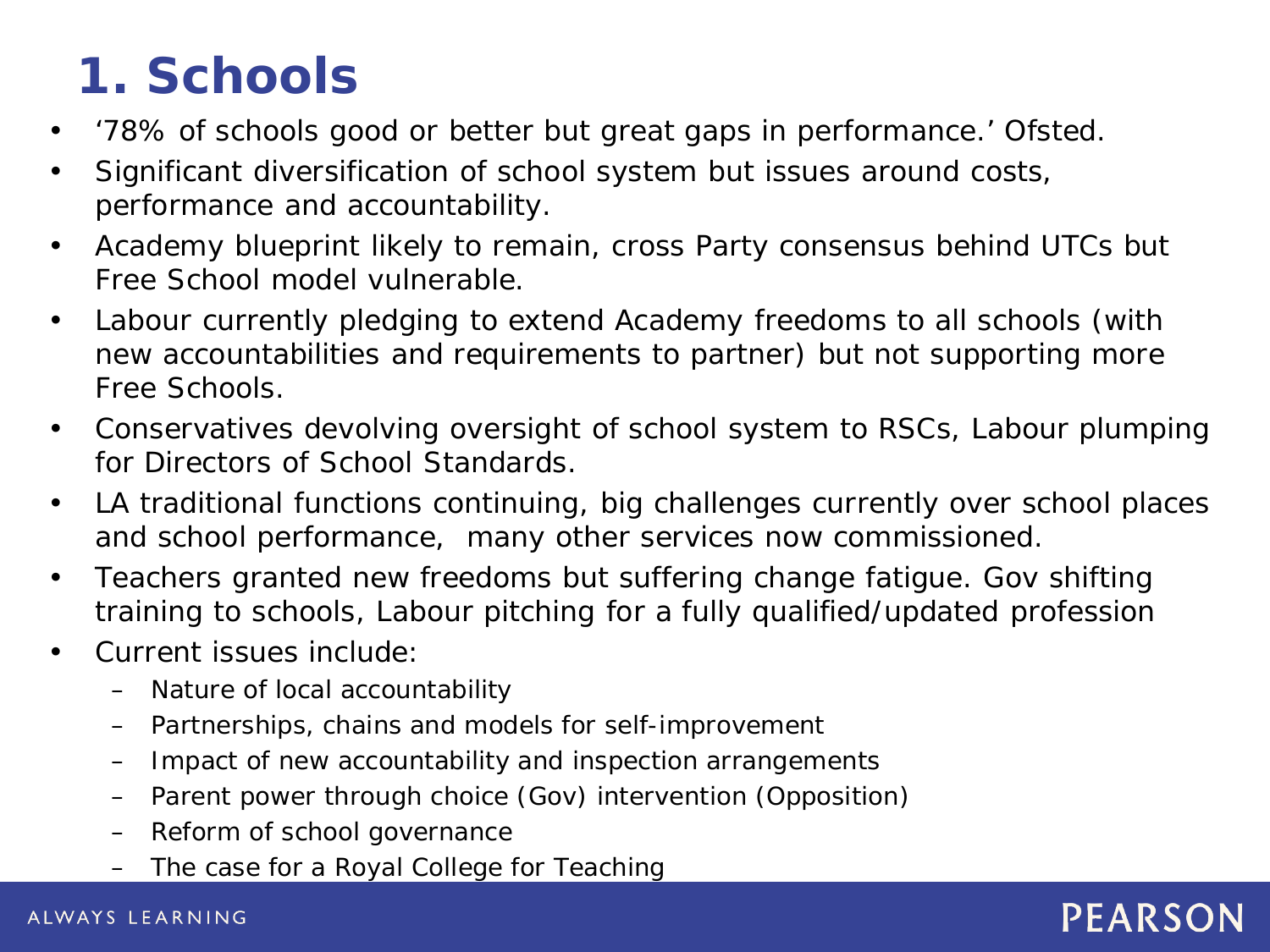## **2. Young people and skills**

- Long-standing weakness in English system, politically sensitive, noticeable build-up in pre-election activity. Current target group: *'the other 50%'.*
- Gov working through Wolf programme of a simplified qual system focused on core learning for 14-16, criteria-based applied and technical routes for 16-19 and 'progressive framework' of traineeships and apprenticeships for workbased route.
- Labour keen to re-create Diploma-type 14-19 framework through Bacc system incorporating core quals, Eng/maths, project, PSD + careers guidance; equally committed to apprenticeship framework.
- Current position following latest announcements:
	- Cons: Tech Bacc perf measure, UCAS style application system for 16 yr olds, audited careers provision, JCP support, earn or learn welfare model
	- Labour: Nat Bacc exit qual, Extended Jobs Guarantee, basic skills tests, welfare requirements, living wage
- Current issues include:
	- Demise of universal careers service
	- Levels of English and maths
	- Low take up of work-based routes
	- Poor recognition of employability skills
	- Lack of coherent school-work transition system
	- Impact of punitive welfare arrangements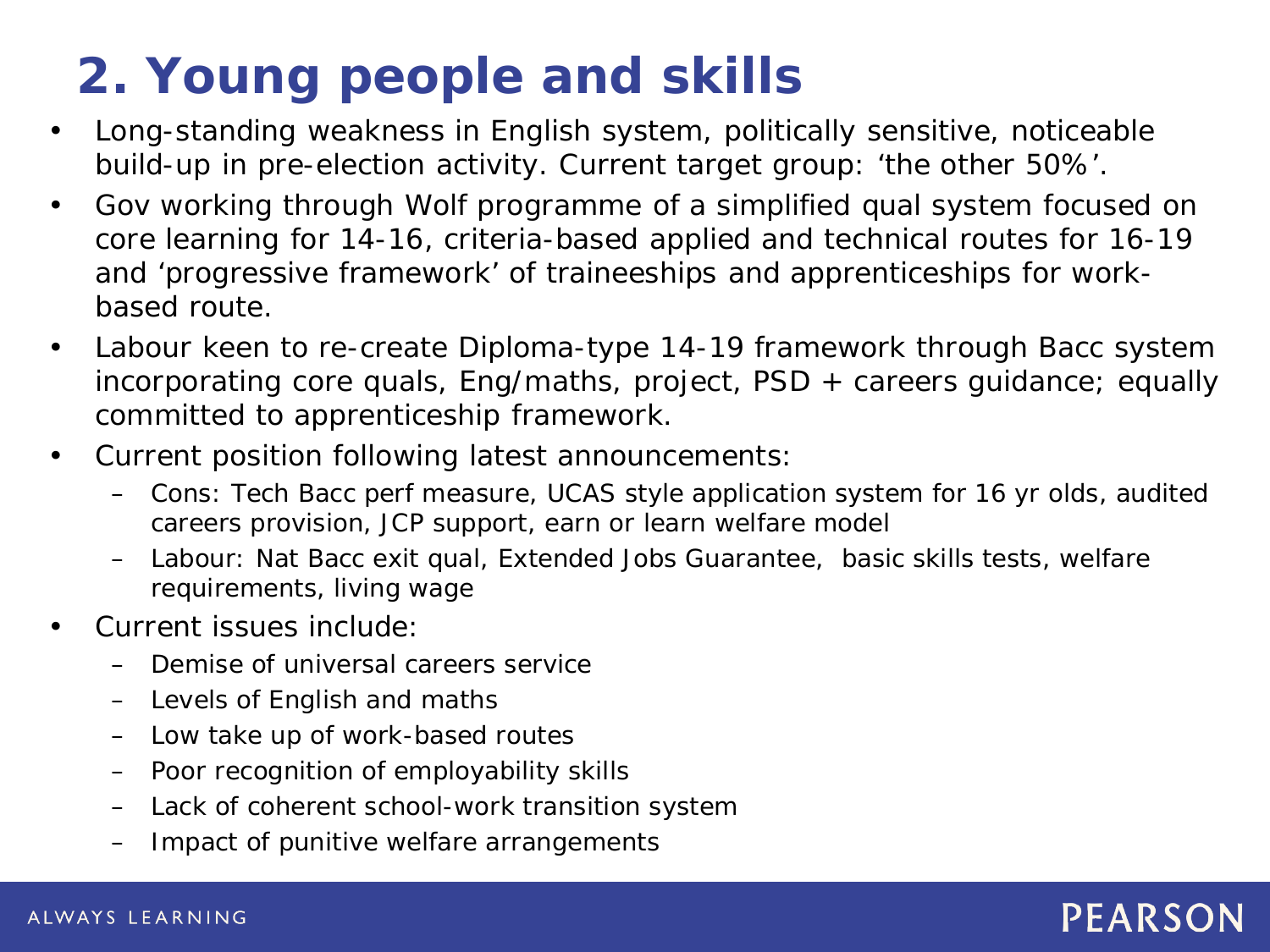## **3. FE**

- Hugely diverse sector, poorly understood but vital provider of skills training from disaffected  $14+$  yr olds to high-level prof updating.
- A sector covering 390+ colleges teaching 2m adults, 850,000 16-18 yr olds + 496 training providers with brand extended into SFC, UTC.
- Government policy aimed at freeing up colleges and college system to enable better responsiveness to market/learner needs under the 2Rs banner.
- Number of change mechanisms being used including: funding (24+loans,) accountability (progression, destination, earnings) and structural (elite tier, centres of excellence, social enterprises).
- Labour keen to re-focus sector around essential skills training with fully qualified staff and accredited provider status (ITEs) delivering employer derived training.
- Current issues include:
	- Declining skills budget, FE seen as poor relation in funding terms to HE
	- Ability to fuel skills pipeline required for economic recovery
	- Lack of defining pedagogy
	- Impact of new outcome measures
	- Being able to meet diversity of need
	- Current political enthusiasm for rebranding parts of the sector

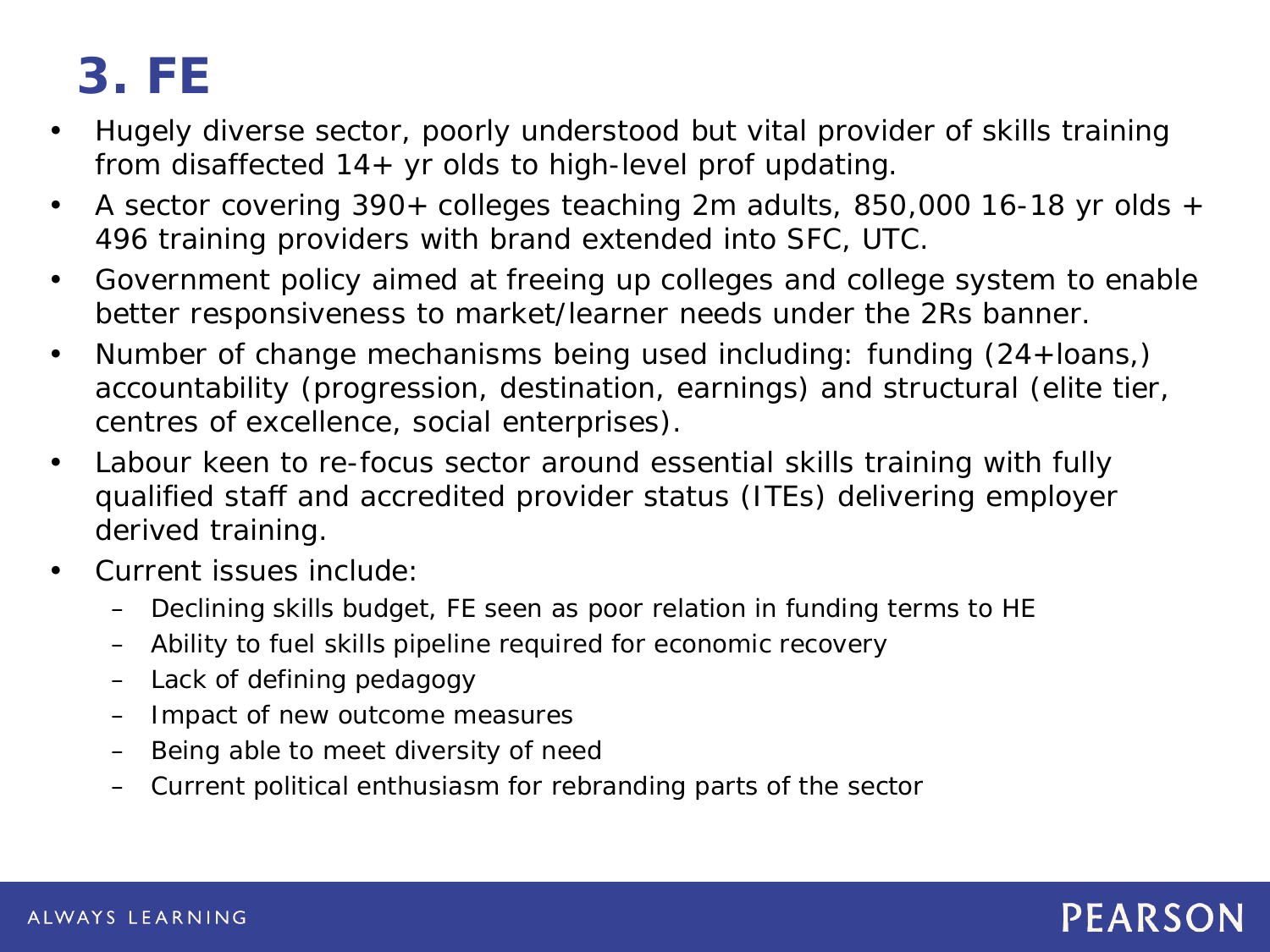## **4. The skills system**

- Traditionally regarded as over-complex and prey to constant re-structuring.
- Current approach seeing shift from state planning through state funding and state agencies to employer-needs driven through pilots and partnerships with access to direct/private funding and able to commission training where needed.
- Government strategy set out in 2010 Local Growth White Paper, 2011 Growth Plan and 2012 Industrial Strategy. Mix of key sectors, future technologies, local demand drivers coming together to determine need and stimulate growth but hampered by lack of synergy, low business lending, confusing local structures.
- Range of 'stimulating' mechanisms including: City Deals, Enterprise Zones.
- Labour equally keen to see employers granted lead role currently looking to enhance local growth model through revamped LEPs, City-Regions and a Regional Committee of Ministers but blighted by a historic tendency to overmanage.
- Current issues include:
	- Size of Single Local Growth Pot
	- Changing nature of the labour market
	- Complexities at sub-regional level
	- Poor 'line of sight' between employer need, provider offer, qual outcome
	- Patchy nature of economic recovery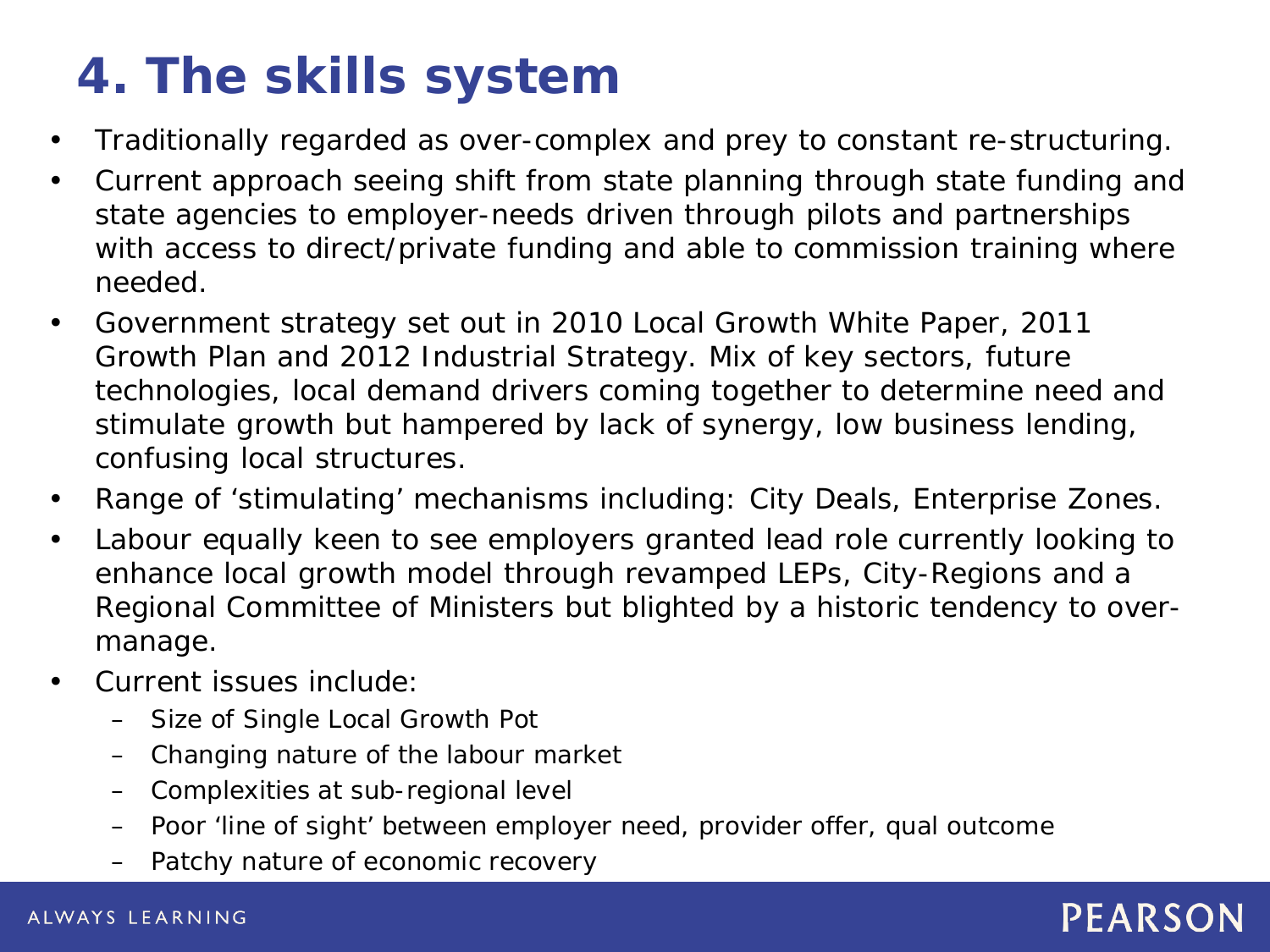## **5. HE**

- Globally important sector going through significant period of transformation as a result of significant funding (fees,) strategic (private, global,) learning (online, p/t) and structural (different market, different student relationship) changes.
- Government attempt to put funding on sustainable footing and students at the heart of the system has seen limited change to student numbers and market but significant concerns emerge about long-term funding viability and future of some areas of provision.
- Demand remaining high, graduate premium remaining valuable, graduate market starting to pick up but sense that traditional pathways and traditional learning models beginning to need to change.
- Labour keen on high-level voc route, 2 yr degree programmes, employer sponsorships, stronger regulation and student protections, positioning reform of fee system within cost of living context, initial principles established, major announcement later.
- Current issues include:
	- Potential for adjustments to current fee system
	- Impact of gradual lifting of the cap on student numbers
	- Demands for a new regulatory/quality assurance model
	- Visas and the importance of the global market
	- RAB and the Treasury burden
	- Access and accountability within a more open market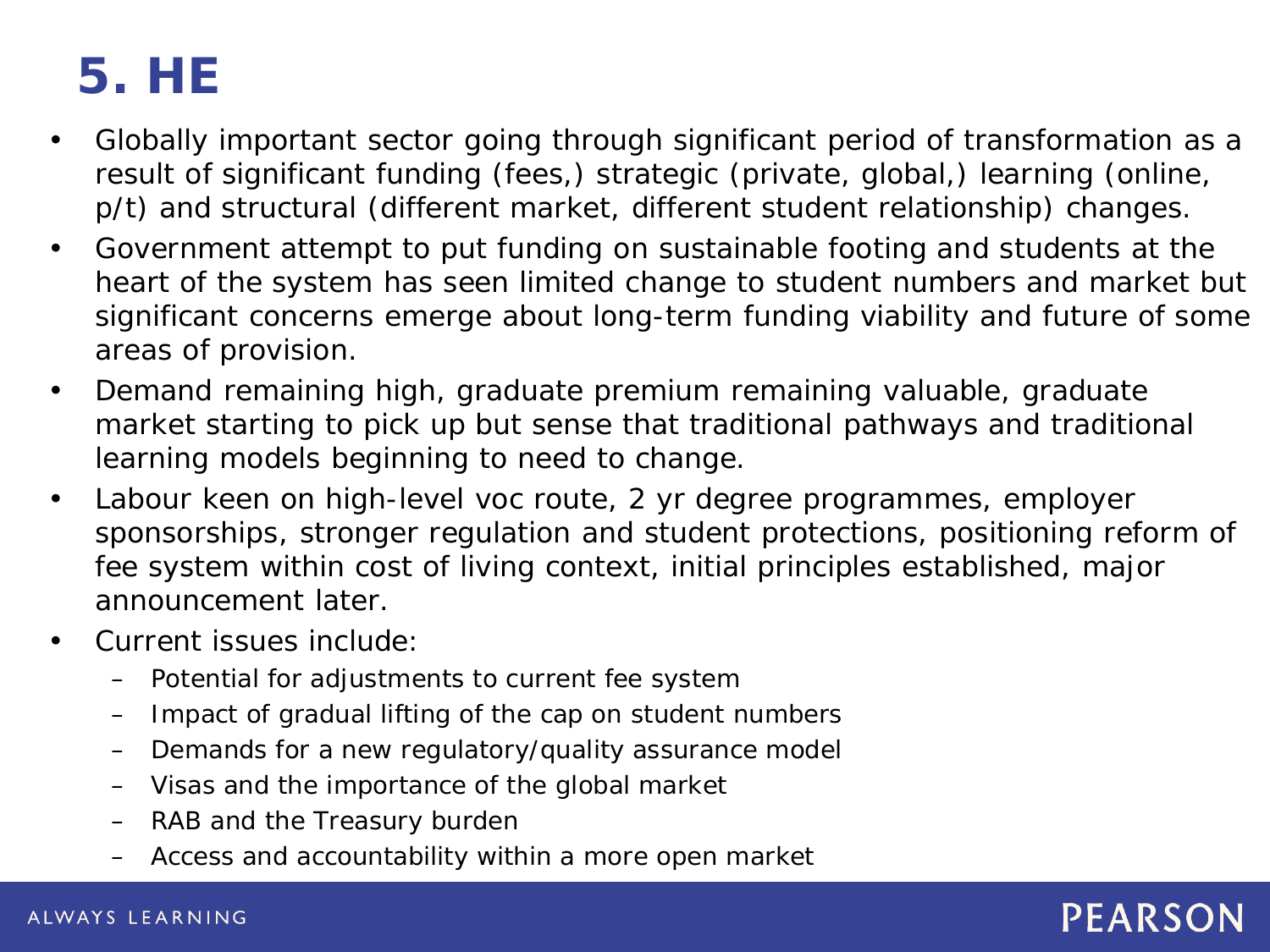### **The world as the politicians are planning it**

|                        | <b>Conservatives</b>                                                                                                                                                                                                                                             | Labour                                                                                                                                                                                                                                                                             | Lib-Dem                                                                                                                                                                                    |
|------------------------|------------------------------------------------------------------------------------------------------------------------------------------------------------------------------------------------------------------------------------------------------------------|------------------------------------------------------------------------------------------------------------------------------------------------------------------------------------------------------------------------------------------------------------------------------------|--------------------------------------------------------------------------------------------------------------------------------------------------------------------------------------------|
| <b>Schools</b>         | •More demanding qual system,<br>emphasis on measurable outputs<br>•3 routes @16-19 leading to Tech<br><b>Bacc</b><br>• New accountability benchmarks<br>• Professional standards and PRP<br>for teachers<br>•Devolved management of new<br>school system to RSCs | •Standards-based approach<br>to qual reform<br>• Fully qualified, licensed<br>profession<br>•L3 Nat Bacc with employer<br>accredited work exp and<br>personal skills<br>•Devolved management of<br>entire school system to local<br><b>DSS</b>                                     | •'World Class' 14-19 system<br>with equality between<br>routes, improved careers<br>system, pre apprenticeships,<br>Eng/ma/ICT to L2                                                       |
| <b>FE/Adult Skills</b> | •Gradual adoption of employer-<br>led apprenticeships<br>•Development of Traineeship<br>route<br>•Responsive qual system<br>•Skills training handed over to<br>employers<br>•Local market determinism<br>.New intervention procedures<br>•Reform of 16-25 system | •3 part rebuild of voc<br>system: apprenticeships; FE<br>system; 14-19 employability<br>•Support for L3<br>apprenticeship model,<br>employer owned<br>•Licensed ITEs focusing on<br>int/technician/core skills<br>•New employer-led<br>partnerships<br>•City region/LEP devolution | •Extension of pupil premium<br>•Support for Heywood Review<br>•UCAS system for<br>apprenticeships,<br>maintenance loans, improved<br>careers system as part of<br>strengthened 16-24 offer |
| <b>HE</b>              | •Retaining current fee regime +<br>differentials<br>•Focus on STEM and WP<br>•Gradual opening up of market                                                                                                                                                       | •Revising fee approach<br>•Potential interest in high-<br>level voc route and Poly<br>system<br>•Market regulation                                                                                                                                                                 | .Full scale fee review BUT<br>after 2015<br>•Single HE regulator<br>·Visa changes                                                                                                          |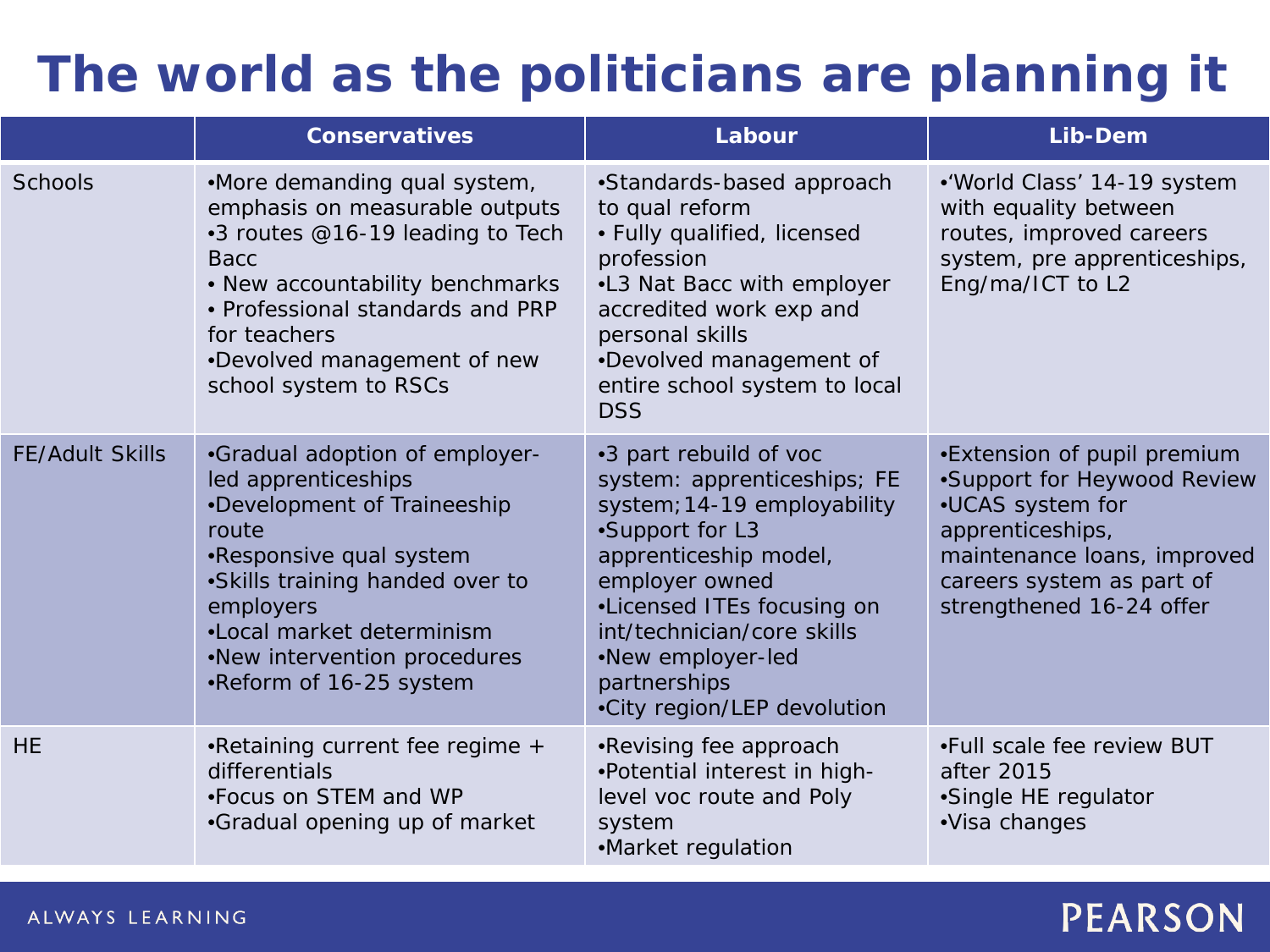# **Building up to 2015**

- New momentum emerges at 2013 Annual Party Conference season.
- All Parties on 'war' footing, undertaking series of Policy Reviews and Commissions.
- Party fortunes linked heavily into management of the economy; welfare and immigration.
- Secret dating for Coalition partners emerging.
- Current key phrases: 'squashed bottom,' 'squeezed middle,' 'hard working people of Britain,' 'little black book of policies,' 'Waitrose woman'.
- Education currently only the  $4<sup>th</sup>$  E (behind the Economy, Europe, Energy).
- Timeline:
	- Spending Review (June 2013)
	- 2014 Budget (March 2014)
	- European Parliament elections (May 2014)
	- London Borough and some Metropolitan and Unitary Authority local elections (May 2014)
	- Submission of Policy Commission proposals (June 2014)
	- Possible cabinet reshuffle (Summer 2014)
	- Further policy drafts (Summer 2014)
	- Final Conference round (Autumn 2014)
	- Manifestos (March/April 2015)